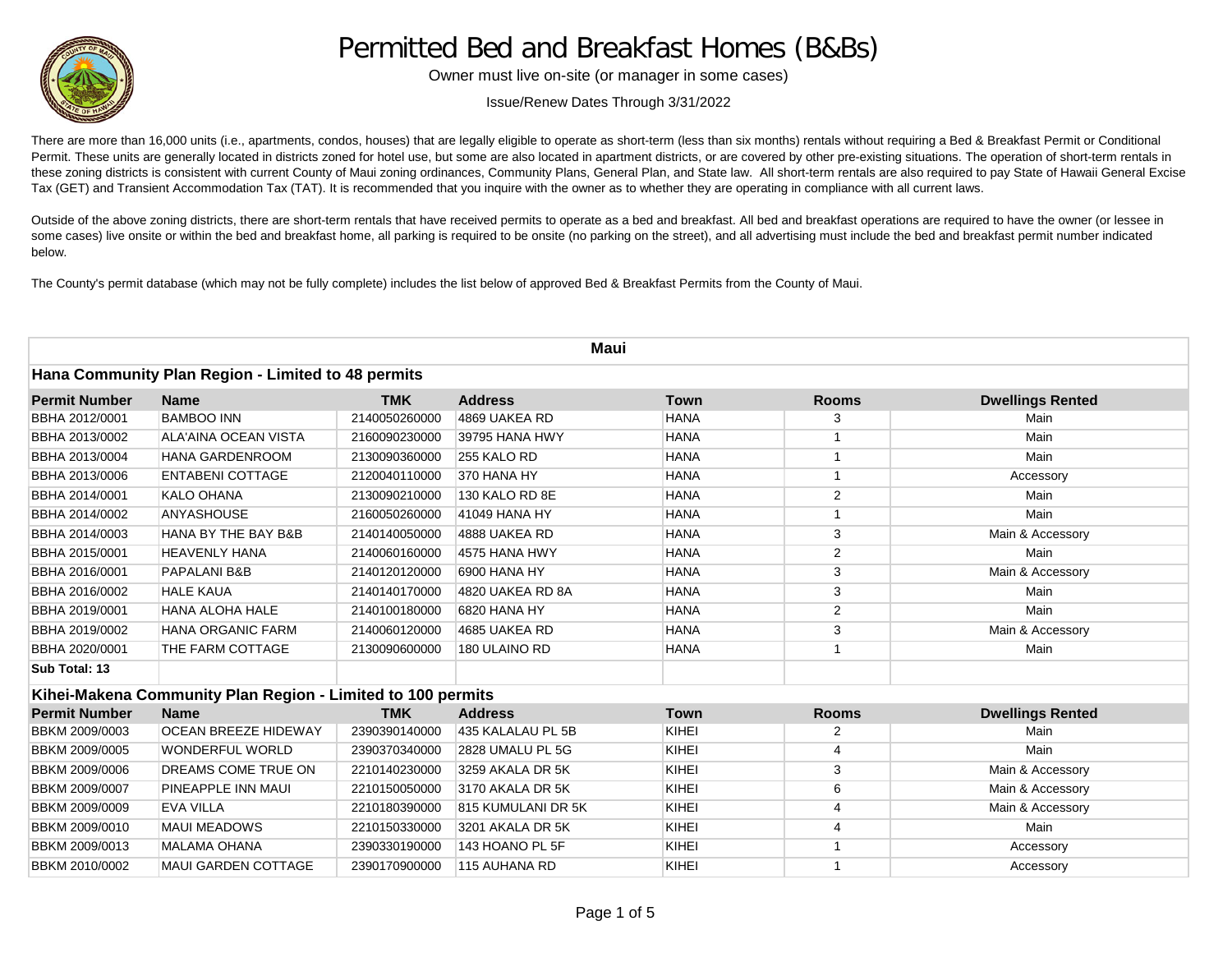| BBKM 2011/0001        | RAINBOW DELUXE                                                     | 2210130200000 | 460 HOALA DR 5K                 | KIHEI             | $\overline{2}$          | Accessory               |
|-----------------------|--------------------------------------------------------------------|---------------|---------------------------------|-------------------|-------------------------|-------------------------|
| BBKM 2013/0001        | <b>HALE MANU MELE</b>                                              | 2210140920000 | 3230 KEHALA DR 5K               | KIHEI             | 2                       | Accessory               |
| BBKM 2013/0002        | ALOHA AKU INN                                                      | 2390090080000 | 1390 S KIHEI RD                 | KIHEI             | 6                       | Main & Accessory        |
| BBKM 2013/0004        | <b>AUNTIE KALI'S COTTAG</b>                                        | 2210130780000 | 530 KUMULANI DR 5K              | KIHEI             | $\overline{2}$          | Accessory               |
| BBKM 2013/0005        | <b>MAUI OCEAN PALMS</b>                                            | 2210180720000 | 1136 KUPULAU DR 5K              | KIHEI             | $\overline{2}$          | Main                    |
| BBKM 2014/0001        | <b>SOUTH MAUI HIDEAWAY</b>                                         | 2210140210000 | 442 KUPULAU DR 5K               | KIHEI             | 3                       | Main                    |
| BBKM 2014/0004        | <b>MAUI JOY VILLA</b>                                              | 2210180030000 | 620 KUMULANI DR                 | KIHEI             | $\overline{2}$          | Main                    |
| BBKM 2015/0003        | A PIECE OF PARADISE                                                | 2390490210000 | 201 HOOPILI AKAU ST             | KIHEI             | $\overline{2}$          | Main                    |
| BBKM 2015/0004        | <b>HIBISCUS HIDEAWAY</b>                                           | 2390570140000 | 11 WAIKALANI HEMA PL            | KIHEI             | 4                       | Main & Accessory        |
| BBKM 2015/0006        | <b>HALE HALAMA B&amp;B</b>                                         | 2390100140000 | 1514 HALAMA ST 5E               | KIHEI             | 3                       | Main & Accessory        |
| BBKM 2015/0008        | <b>DANCING TURTLE</b>                                              | 2390350810000 | 32 HONUEA ST                    | KIHEI             | $\overline{2}$          | Main & Accessory        |
| BBKM 2016/0001        | NANI PULELEHUA B&B                                                 | 2210170170000 | 3535 MALINA PL                  | KIHEI             | 4                       | Main                    |
| BBKM 2016/0002        | <b>SKYPOINT</b>                                                    | 2210160380000 | 3187 NAHENAHE PL 5K             | KIHEI             | 3                       | Main & Accessory        |
| <b>BBKM 2016/0003</b> | <b>VICTORIAN VILLA</b>                                             | 2210140530000 | 452 KUPULAU DR                  | KIHEI             | 2                       | Accessory               |
| <b>BBKM 2016/0004</b> | <b>UNDER THE WARM SUN</b>                                          | 2210150540000 | 3134 HOOMUA DR 5K               | KIHEI             | $\overline{2}$          | Main & Accessory        |
| BBKM 2016/0005        | <b>MAUI MEADOWS RETREAT</b>                                        | 2210130280000 | 485 KUMULANI DR 5K              | KIHEI             | 3                       | Main & Accessory        |
| BBKM 2017/0001        | <b>MAKAMAE B&amp;B</b>                                             | 2210150860000 | 3132 MAKAMAE PL 5K              | KIHEI             | $\mathbf{1}$            | Accessory               |
| BBKM 2017/0002        | MAUI BEACH BUNGALOW                                                | 2390120300000 | 1773 HALAMA ST 5F               | KIHEI             | 3                       | Accessory               |
| BBKM 2017/0003        | YONEGAN OHANA                                                      | 2390180660000 | 2169 ALUNA PL 5G                | KIHEI             | $\mathbf{1}$            | Accessory               |
| BBKM 2017/0004        | HALE BY THE SEA LLC                                                | 2390360230000 | 280 PALIMA PL 5G                | KIHEI             | $\mathbf{1}$            | Accessory               |
| BBKM 2018/0002        | <b>CHEZ MAUI</b>                                                   | 2390100500000 | 1594 N ALANIU PL 5E             | KIHEI             | 5                       | Main & Accessory        |
| BBKM 2018/0003        | <b>PALM COTTAGE</b>                                                | 2210141250000 | 560 MIKIOI PL 5K                | KIHEI             | 3                       | Main                    |
| BBKM 2019/0001        | <b>RELAX AND REWIND</b>                                            | 2390380130000 | 221 MAHIE PL 5G                 | <b>KIHEI</b>      | 3                       | Accessory               |
| BBKM 2019/0002        | <b>SCOTT'S B&amp;B</b>                                             | 2390430510000 | 92 ILIWAI LP                    | KIHEI             | $\mathbf{1}$            | Main                    |
| BBKM 2019/0003        | <b>HALE LAULE A</b>                                                | 2390110050000 | 1710 HALAMA ST 5F               | KIHEI             | 5                       | Main & Accessory        |
| BBKM 2019/0004        | <b>MIREK MAUI</b>                                                  | 2210160270000 | 3134 NAHENAHE PL 5K             | KIHEI             | 2                       | Accessory               |
| BBKM 2019/0005        | PALEKANA RENTAL                                                    | 2210170020000 | 3353 KUAUA PL 5K                | KIHEI             | 4                       | Accessory               |
| BBKM 2019/0006        | <b>HALE HAI HAI</b>                                                | 2390120120000 | 71 WAIMAHAIHAI ST               | KIHEI             | 4                       | Main                    |
| BBKM 2020/0001        | KAUHALE BREEZE LLC                                                 | 2390420220000 | 2812 KAUHALE ST 5G              | KIHEI             | 4                       | Main & Accessory        |
| BBKM 2020/0003        | <b>KURT SPIES B&amp;B</b>                                          | 2390390440000 | 484 KAIOLA PL 5B                | KIHEI             | 6                       | Main                    |
| BBKM 2020/0004        | OCEAN BLUE OHANA                                                   | 2210170160000 | 3523 MALINA PL 5K               | KIHEI             | $\overline{2}$          | Main & Accessory        |
| BBKM 2020/0005        | <b>HOOHALE B&amp;B</b>                                             | 2390380320000 | 255 HOOHALE PL 5G               | KIHEI             | $\mathbf{1}$            | Main                    |
| BBKM 2020/0006        | MAUI MIND SET                                                      | 2210140360000 | 3403 AKALA DR 5K                | KIHEI             | $\overline{2}$          | Main                    |
| BBKM 2021/0001        | <b>COCONUT DREAMS</b>                                              | 2390220380000 | 1051 S KIHEI RD                 | KIHEI             | 5                       | Main                    |
| BBKM 2021/0002        | 484A KAIOLA PLACE                                                  | 2390390660000 | 484 A KAIOLA PL 482B            | KIHEI             | 4                       | Main                    |
| BBKM 2022/0001        | KAI LANI                                                           | 2390360060000 | 2752 OHINA ST 5G                | KIHEI             | 2                       | Main                    |
| BBKM 2022/0002        | HALE MANU I KE KAI                                                 |               | 2390310070000 101 ALAHELE PL 5F | KIHEI             | $\overline{\mathbf{c}}$ | Main & Accessory        |
| BBKM 2022/0003        | HOOLALEI HALE B&B                                                  | 2390300410000 | 11 HOOLALEI WY                  | KIHEI             | 3                       | Main                    |
| Sub Total: 46         |                                                                    |               |                                 |                   |                         |                         |
|                       | Makawao-Pukalani-Kula Community Plan Region -Limited to 40 permits |               |                                 |                   |                         |                         |
| <b>Permit Number</b>  | <b>Name</b>                                                        | <b>TMK</b>    | <b>Address</b>                  | <b>Town</b>       | <b>Rooms</b>            | <b>Dwellings Rented</b> |
| BBMP 2013/0001        | <b>GOD'S PEACE OF MAUI</b>                                         | 2240010100000 | 1290 HALIIMAILE RD              | <b>HALIIMAILE</b> | 6                       | Main & Accessory        |
| BBMP 2015/0001        | G & Z UPCOUNTRY                                                    | 2220061010000 | 60 KEKAULIKE AVE                | <b>KULA</b>       | 1                       | Main                    |
| BBMP 2015/0003        | <b>KULA TREAT</b>                                                  | 2230220220000 | 226 KULALANI DR                 | <b>KULA</b>       | $\overline{2}$          | Main                    |
|                       |                                                                    |               |                                 |                   |                         |                         |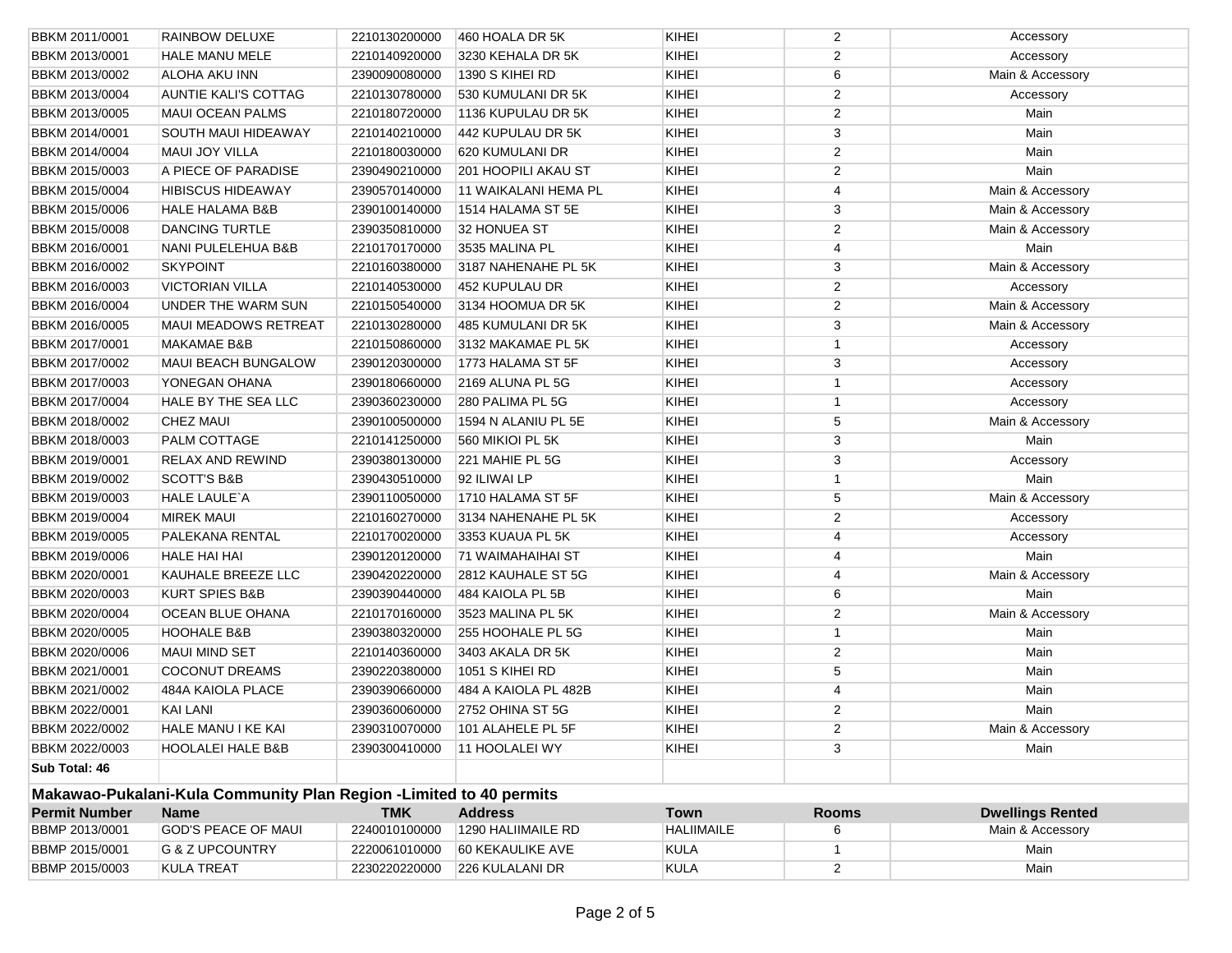| BBMP 2015/0005        | <b>HOOMANA B&amp;B</b>                                   | 2240131420000                  | 1550 PIIHOLO RD 6A                   | <b>MAKAWAO</b> | 5                       | Main                    |
|-----------------------|----------------------------------------------------------|--------------------------------|--------------------------------------|----------------|-------------------------|-------------------------|
| BBMP 2015/0006        | <b>HALE KALANI</b>                                       | 2230460020000                  | 505 KAMEHAMEIKI RD                   | <b>KULA</b>    | $\overline{2}$          | Accessory               |
| BBMP 2016/0003        | <b>HALE KIANA</b>                                        | 2230360140000                  | 116 MANO DR                          | <b>KULA</b>    | $\overline{\mathbf{c}}$ | Main                    |
| BBMP 2016/0004        | <b>KULA JASMINE</b>                                      | 2220160070000                  | 808 POLIPOLI RD                      | <b>KULA</b>    | $\overline{2}$          | Main & Accessory        |
| BBMP 2017/0001        | <b>LOG CABIN MALU MANU</b>                               | 2230380010000                  | 446 COOKE RD                         | <b>KULA</b>    | $\mathbf{1}$            | Accessory               |
| BBMP 2017/0002        | <b>KULA 4200</b>                                         | 2230390120000                  | 592 HAPAPA RD                        | <b>KULA</b>    | $\overline{\mathbf{c}}$ | Accessory               |
| BBMP 2017/0003        | <b>NORTH SHORE LOOKOUT</b>                               | 2240131520000                  | 121 KAHAKAPAO RD                     | <b>MAKAWAO</b> | 5                       | Accessory               |
| BBMP 2017/0005        | PARADISE MAKANI                                          | 2240351110000                  | 254 KAPUAHI ST 6B                    | <b>MAKAWAO</b> | 3                       | Main                    |
| <b>BBMP 2017/0006</b> | <b>KEOKEA RANCH ESTATE</b>                               | 2220020050000                  | 337 KEALAKAPU RD                     | <b>KULA</b>    | 5                       | Main & Accessory        |
| BBMP 2018/0001        | <b>HALE AKU</b>                                          | 2230650210000                  | 2704 ILILANI WY                      | PUKALANI       | 3                       | Main & Accessory        |
| BBMP 2019/0001        | <b>LUMINOUS ADVENTURES</b>                               | 2240210570000                  | 36 MINER PL 6B                       | <b>MAKAWAO</b> | $\overline{c}$          | Main                    |
| BBMP 2019/0002        | JACARANDA COTTAGE                                        | 2220060710000                  | 15 OLUOLU PL                         | <b>KULA</b>    | 1                       | Main                    |
| BBMP 2019/0003        | LA CASITA                                                | 2240070200000                  | 1094 POOKELA RD                      | <b>MAKAWAO</b> | 1                       | Main & Accessory        |
| BBMP 2019/0004        | <b>SUGAR SHACK</b>                                       | 2250100330000                  | 29 MAHAE ST 6J                       | <b>MAKAWAO</b> | $\mathbf{1}$            | Main                    |
| BBMP 2019/0005        | <b>HALEAKALA ACRES 4000</b>                              | 2230130810000                  | 17770 HALEAKALA HY                   | <b>KULA</b>    | $\overline{c}$          | Accessory               |
| BBMP 2019/0006        | PUALANI UPCOUNTRY                                        | 2240270200000                  | 1860 OLINDA RD 6A                    | <b>MAKAWAO</b> | 5                       | Main & Accessory        |
| BBMP 2020/0001        | <b>KEKIHAPAI</b>                                         | 2230600300000                  | 44 PEA PL                            | <b>KULA</b>    | 3                       | Main                    |
| BBMP 2021/0001        | MAUI UPCOUNTRY ALOHA                                     | 2230430580000                  | 3326 KIHAPAI PL 6C                   | <b>KULA</b>    | 3                       | Main                    |
| BBMP 2021/0002        | PENNY'S IN PUKALAN                                       | 2230480880000                  | 2881 LIHOLANI ST 6C                  | PUKALANI       | $\mathbf 2$             | Main                    |
| BBMP 2022/0001        | <b>STARLIGHT SANCTUARY</b>                               | 2240190140000                  | 1875 OLINDA RD                       | <b>MAKAWAO</b> | $\mathbf{1}$            | Accessory               |
| Sub Total: 23         |                                                          |                                |                                      |                |                         |                         |
|                       | Paia-Haiku Community Plan Region - Limited to 88 permits |                                |                                      |                |                         |                         |
|                       |                                                          |                                |                                      |                |                         |                         |
| <b>Permit Number</b>  | <b>Name</b>                                              | <b>TMK</b>                     | <b>Address</b>                       | <b>Town</b>    | <b>Rooms</b>            | <b>Dwellings Rented</b> |
| BBPH 2009/0001        | <b>HALE MAUKA MAKAI</b>                                  | 2270081420000                  | 279 PAUWELA RD 7G                    | <b>HAIKU</b>   | 3                       | Main                    |
| BBPH 2009/0002        | <b>HOOKIPA BAYVIEW COTT</b>                              | 2270350100000                  | 1250 KAUHIKOA RD 7G                  | <b>HAIKU</b>   | 1                       | Accessory               |
| BBPH 2009/0003        | KAHUA O MALI'O                                           | 2290070360000                  | 610 HUELO RD                         | <b>HAIKU</b>   | 4                       | Main & Accessory        |
| BBPH 2009/0011        | <b>HALE NIHI B&amp;B</b>                                 | 2260070140000                  | 5 NIHI PL 7A                         | PAIA           | $\overline{c}$          | Main                    |
| BBPH 2009/0012        | MAILE BUNGALOW                                           | 2270160060000                  | 2582 ALOHIA PL                       | <b>HAIKU</b>   | $\overline{c}$          | Accessory               |
| BBPH 2009/0014        | LEWORTHY B&B                                             | 2270120300000                  | 1444 W KUIAHA RD                     | <b>HAIKU</b>   | 4                       | Main                    |
| BBPH 2009/0015        | <b>HUELO POINT LOOKOUT</b>                               | 2290070580000                  | 222 DOOR OF FAITH RD                 | <b>HAIKU</b>   | 4                       | Main & Accessory        |
| BBPH 2009/0016        | <b>MAUI TRADEWINDS</b>                                   | 2280021580000                  | 4320 UNE PL 7G                       | <b>HAIKU</b>   | 3                       | Main & Accessory        |
| BBPH 2011/0001        | <b>IOLANI COTTAGE B&amp;B</b>                            | 2270360090000                  | 160 PIIALII PL                       | <b>HAIKU</b>   | 2                       | Accessory               |
| BBPH 2012/0001        | MANGOLANI B&B                                            | 2250060110000                  | 325 BALDWIN AVE                      | PAIA           | 6                       | Main                    |
| BBPH 2012/0002        | <b>UALANI FARM B&amp;B</b>                               | 2280022590000                  | 698 KAUPAKALUA RD                    | <b>HAIKU</b>   | 3                       | Accessory               |
| BBPH 2012/0003        | <b>BAMBOO HEAVEN MAUI</b>                                | 2270081060000                  | 707 KAUHIKOA RD                      | <b>HAIKU</b>   | 2                       | Main                    |
| BBPH 2012/0004        | <b>DRAGONFLY COTTAGE</b>                                 | 2270290150000                  | 1075 NANIHOKU PL                     | <b>HAIKU</b>   | $\overline{c}$          | Accessory               |
| BBPH 2013/0003        | <b>HAIKU GUESTHOUSE</b>                                  | 2270110670000                  | 905 KOKOMO RD                        | <b>HAIKU</b>   | $\mathbf{1}$            | Main                    |
| BBPH 2014/0001        | <b>VILLA PARTHENOPE</b>                                  | 2250060230000                  | 313 BALDWIN AV                       | PAIA           | 3                       | Main                    |
| BBPH 2014/0002        | <b>GROM'S HIDEAWAY</b>                                   | 2260120350000                  | <b>ALEIKI PL</b>                     | PAIA           | 3                       | Accessory               |
| BBPH 2015/0003        | <b>THOMPSON, NEIL</b>                                    | 2260130030000                  | 676 HANA HY                          | PAIA           | 5                       | Main                    |
| BBPH 2015/0004        | <b>HO'OKIPA HIDEAWAY</b>                                 | 2270070630000                  | 1765 HAIKU RD 7G                     | <b>HAIKU</b>   | 2                       | Main                    |
| BBPH 2015/0005        | LUCY FAN OHANA                                           | 2270060910000                  | 44 KAHOPE PL 7C                      | <b>HAIKU</b>   | $\overline{\mathbf{c}}$ | Accessory               |
| BBPH 2015/0006        | <b>MANA AINA VACATIONS</b>                               | 2270130560000<br>2260070120000 | 595 E KUIAHA RD 7G<br>197 BALDWIN AV | <b>HAIKU</b>   | 3                       | Main                    |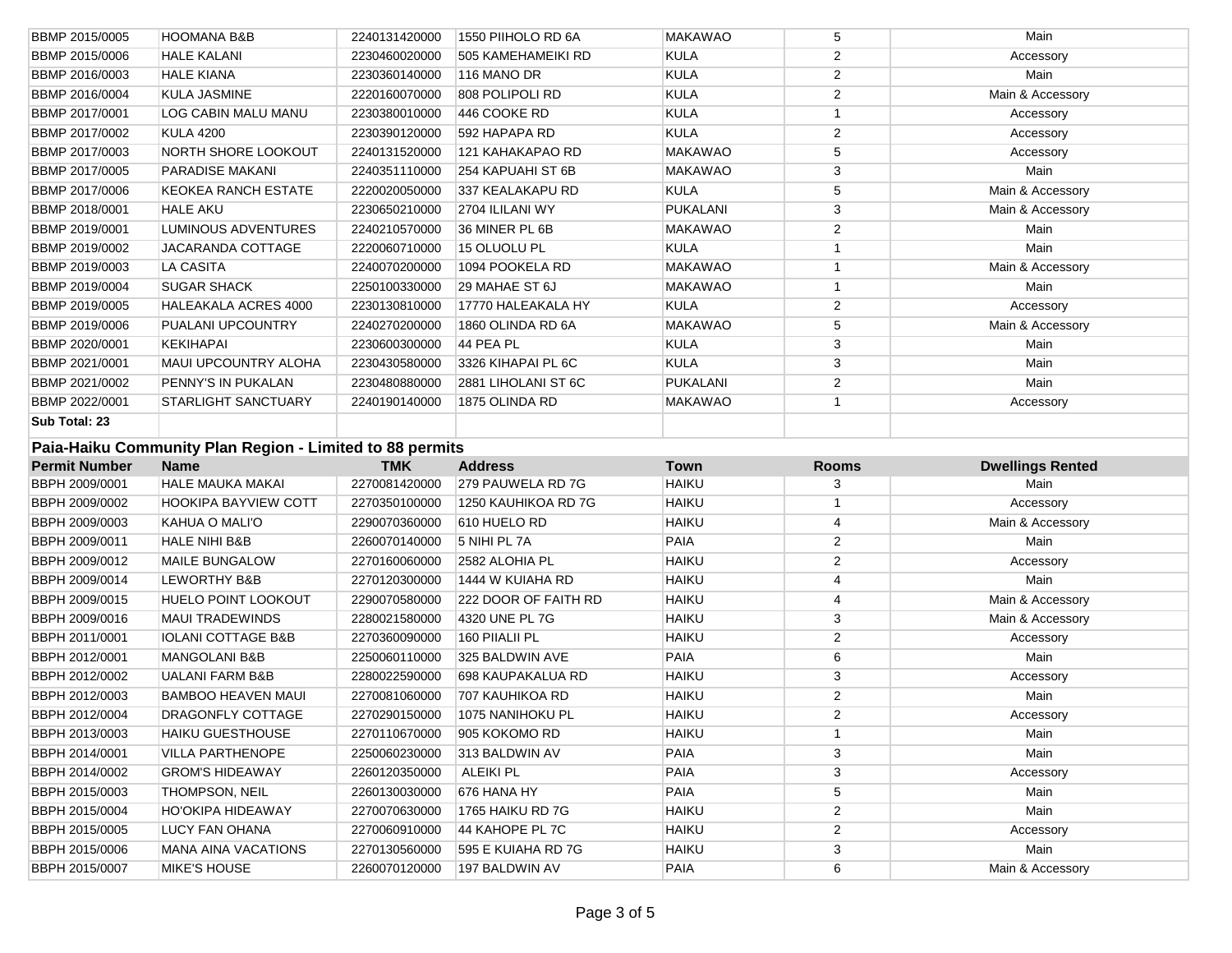| BBWM 2009/0001        | HO'OILO HOUSE                                                 | 2470090580000 | 138 AWAIKU ST          | LAHAINA      | 6              | Main                    |
|-----------------------|---------------------------------------------------------------|---------------|------------------------|--------------|----------------|-------------------------|
| <b>Permit Number</b>  | <b>Name</b>                                                   | <b>TMK</b>    | <b>Address</b>         | <b>Town</b>  | <b>Rooms</b>   | <b>Dwellings Rented</b> |
|                       | West Maui Community Plan Region - Limited to 88 permits       |               |                        |              |                |                         |
| Sub Total: 10         |                                                               |               |                        |              |                |                         |
| BBWK 2022/0001        | <b>GRATITUDE OHANA</b>                                        | 2340080090000 | 2047 PALUA ST 4O       | WAILUKU      | $\mathbf{1}$   | Main & Accessory        |
| BBWK 2020/0001        | THE WAYFINDER                                                 | 2340050160000 | 2169 KAHOOKELE ST 4O   | WAILUKU      | $\mathbf{1}$   | Main                    |
| <b>BBWK 2019/0004</b> | HALE ANUHEA KAI                                               | 2380360820000 | 679 PIO DR 40          | WAILUKU      | 3              | Main & Accessory        |
| BBWK 2019/0003        | <b>HALE WAI</b>                                               | 2330070860000 | 782 WAILUPE DR 4P      | WAILUKU      | 3              | Main                    |
| BBWK 2019/0001        | <b>RUBYS OCEAN VIEW</b>                                       | 2320200520000 | 1367 KILOU ST          | WAILUKU      | $\mathbf{1}$   | Main                    |
| BBWK 2014/0002        | <b>SPRECKS B&amp;B</b>                                        | 2380020830000 | 448 ALAKAPA PL         | <b>PAIA</b>  | 4              | Accessory               |
| BBWK 2014/0001        | <b>MAUI BEACH HOUSE B&amp;B</b>                               | 2320150280000 | 1360 HIAHIA ST 4Q      | WAILUKU      | $\overline{2}$ | Main & Accessory        |
| BBWK 2013/0002        | <b>IAO VALLEY INN</b>                                         | 2330180020000 | 80 IAO VALLEY RD       | WAILUKU      | 3              | Main & Accessory        |
| BBWK 2009/0004        | <b>BABY BEACH COTTAGE</b>                                     | 2380011980000 | 207 KEALAKAI PL        | <b>PAIA</b>  | $\mathbf{1}$   | Accessory               |
| BBWK 2009/0001        | <b>WAILUKU GUESTHOUSE</b>                                     | 2340090070000 | 210 S MARKET ST 4O     | WAILUKU      | 6              | Main                    |
| <b>Permit Number</b>  | <b>Name</b>                                                   | <b>TMK</b>    | <b>Address</b>         | <b>Town</b>  | <b>Rooms</b>   | <b>Dwellings Rented</b> |
|                       | Wailuku-Kahului Community Plan Region - Limited to 36 permits |               |                        |              |                |                         |
| Sub Total: 48         |                                                               |               |                        |              |                |                         |
| BBPH 2021/0002        | <b>HOOKOANA</b>                                               | 2270131940000 | 135 HOHANI PL          | <b>HAIKU</b> | 3              | Main                    |
| BBPH 2021/0001        | <b>CARY/SARAH SHEWMAKER</b>                                   | 2280021190000 | 249 KAOKOA WAY         | <b>HAIKU</b> | $\overline{2}$ | Accessory               |
| BBPH 2020/0002        | <b>HALE KOKOMO</b>                                            | 2270010300000 | 2719 KOKOMO RD 7F      | <b>HAIKU</b> | 3              | Main                    |
| BBPH 2020/0001        | <b>KUAUELE B&amp;B</b>                                        | 2260120160000 | 12 ALENUI ST           | <b>PAIA</b>  | 3              | Main & Accessory        |
| BBPH 2019/0010        | <b>NORTH SHORE COTTAGE</b>                                    | 2260120010000 | 715 HANA HWY           | <b>PAIA</b>  | $\sqrt{2}$     | Main & Accessory        |
| BBPH 2019/0009        | <b>HAIKU HALE</b>                                             | 2270081330000 | 230 E KUIAHA RD        | <b>HAIKU</b> | $\overline{2}$ | Main & Accessory        |
| BBPH 2019/0008        | <b>HAIKU HALE ALOHA</b>                                       | 2270132090000 | 220 OILI PL            | <b>HAIKU</b> | $\overline{2}$ | Accessory               |
| <b>BBPH 2019/0007</b> | PEAHI POINT B&B                                               | 2270130810000 | 300 HAHANA RD 7G       | <b>HAIKU</b> | 6              | Main & Accessory        |
| BBPH 2019/0006        | <b>KUAU KO</b>                                                | 2260100380000 | 616 HANA HY            | <b>PAIA</b>  | 2              | Main                    |
| <b>BBPH 2019/0004</b> | KUAU COTTAGE                                                  | 2260130070000 | 23 MEHA PL             | <b>PAIA</b>  | $\mathbf{1}$   | Main                    |
| BBPH 2019/0003        | <b>BEAUTY ON NORTHSHORE</b>                                   | 2270061240000 | 54 PUU KOA PL 7C       | <b>HAIKU</b> | $\overline{2}$ | Main                    |
| BBPH 2019/0002        | <b>HOKU PAUWELA</b>                                           | 2270070770002 | 1813 HAIKU RD          | <b>HAIKU</b> | 2              | Accessory               |
| <b>BBPH 2018/0004</b> | KUAU BEACH PLACE                                              | 2260090240003 | 101 KUAU BEACH RD C    | <b>PAIA</b>  | 3              | Main                    |
| BBPH 2018/0003        | HO'OKIPA SURF HOUSE                                           | 2260090040000 | 120 KUAU BEACH PL      | <b>PAIA</b>  | 3              | Main                    |
| BBPH 2018/0002        | <b>TRANQUIL PALMS B&amp;B</b>                                 | 2280021860000 | 4356 OPANA PL          | <b>HAIKU</b> | 4              | Main                    |
| BBPH 2018/0001        | <b>STOTT B&amp;B</b>                                          | 2270360160000 | 195 APUWAI ST          | <b>HAIKU</b> | 3              | Main                    |
| BBPH 2017/0005        | LUNA HOUSE                                                    | 2260050310000 | 15 LUNA PL 7A          | <b>PAIA</b>  | $\overline{2}$ | Main                    |
| BBPH 2017/0004        | <b>HALE LEIALOHA B&amp;B</b>                                  | 2270122020000 | 1539 HOG BACK RD       | <b>HAIKU</b> | $\overline{2}$ | Accessory               |
| BBPH 2017/0003        | <b>HOOKIPA ROSE</b>                                           | 2270081390000 | 285 PAUWELA RD         | <b>HAIKU</b> | 4              | Main & Accessory        |
| BBPH 2017/0002        | <b>HAIKU GARDEN COTTAGE</b>                                   | 2270290160000 | 1089 NANIHOKU PL       | <b>HAIKU</b> | 3              | Main                    |
| BBPH 2017/0001        | <b>MAUI ADVENTURE VILLA</b>                                   | 2280020340000 | 190/192 KAOKOA WY      | <b>HAIKU</b> | 4              | Main & Accessory        |
| BBPH 2016/0004        | <b>HAIKU SURF COTTAGE</b>                                     | 2270090290000 | 774 KIHAU PL           | <b>HAIKU</b> | $\overline{2}$ | Accessory               |
| BBPH 2016/0001        | NORTH SHORE OCEAN VI                                          | 2280021150000 | 214 KAOKOA WY          | <b>HAIKU</b> | $\mathbf{1}$   | Accessory               |
| BBPH 2015/0011        | PINEAPPLE COTTAGE                                             | 2270350050000 | 1340 KAUHIKOA RD       | <b>HAIKU</b> | $\overline{c}$ | Accessory               |
| <b>BBPH 2015/0010</b> | <b>KILI STUDIO</b>                                            | 2270090740002 | 865 KILI PL            | <b>HAIKU</b> | $\mathbf{1}$   | Main                    |
| BBPH 2015/0009        | <b>HOLOMAKAI</b>                                              | 2280040270000 | 165 N HOLOKAI RD       | <b>HAIKU</b> | 2              | Accessory               |
| BBPH 2015/0008        | THE ART ESTATE                                                | 2270131110000 | <b>25 OLUOLUMAU PL</b> | <b>HAIKU</b> | 3              | Main                    |